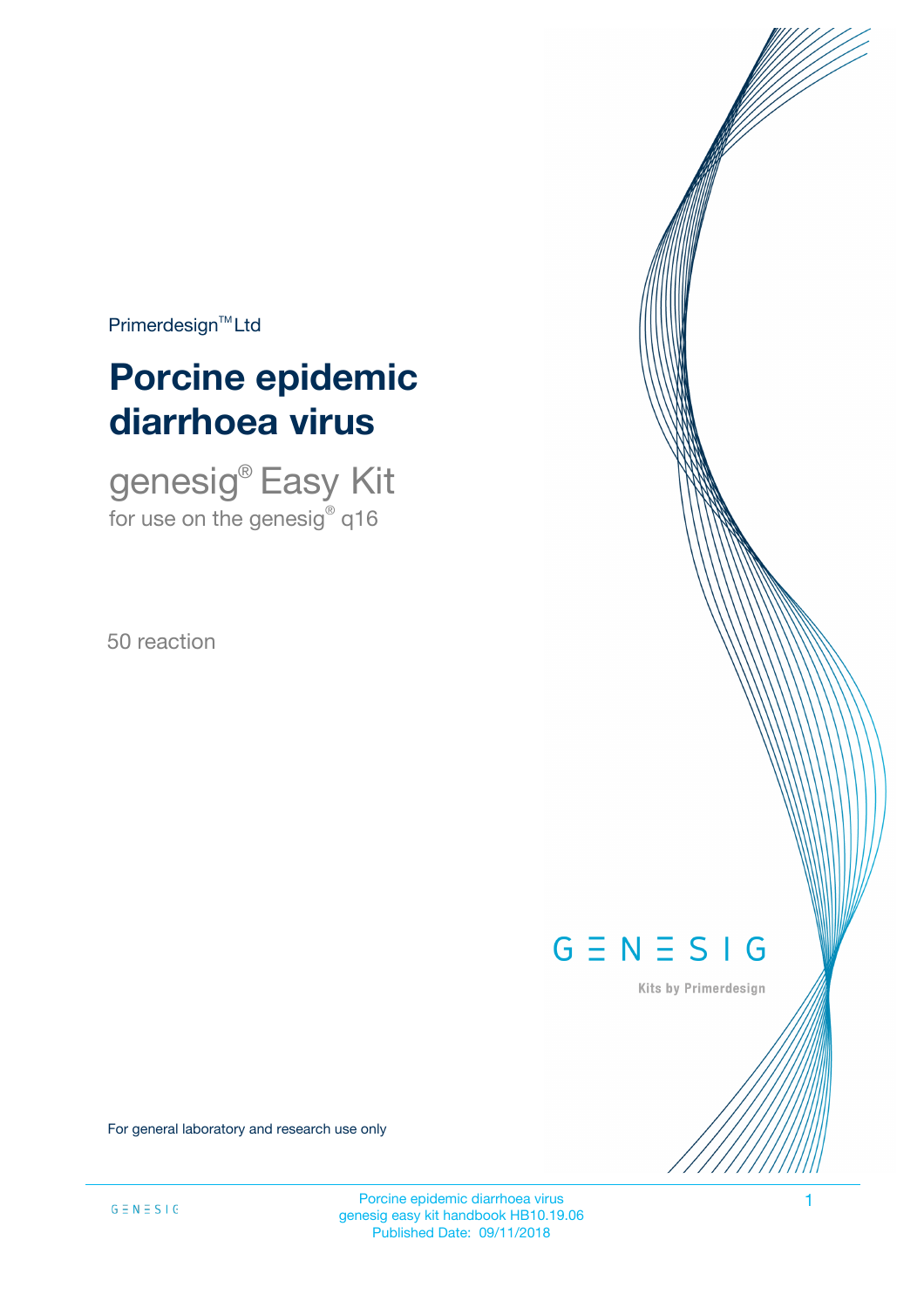## genesig® Easy: at a glance guide

#### **For each RNA test**

| Component                | <b>Volume</b>  | Lab-in-a-box pipette |  |
|--------------------------|----------------|----------------------|--|
| PEDV primer/probe mix    | 5 <sub>µ</sub> |                      |  |
| Your RNA sample          | 5 <sub>µ</sub> |                      |  |
| oasig OneStep Master Mix | 10 µl          |                      |  |

#### **For each positive control**

| Component                 | Volume         | Lab-in-a-box pipette |  |
|---------------------------|----------------|----------------------|--|
| PEDV primer/probe mix     | 5 <sub>µ</sub> |                      |  |
| Positive control template | 5 <sub>µ</sub> |                      |  |
| oasig OneStep Master Mix  | 10 µl          |                      |  |

#### **For each negative control**

| Component                | Volume         | Lab-in-a-box pipette |   |
|--------------------------|----------------|----------------------|---|
| PEDV primer/probe mix    | 5 <sub>µ</sub> |                      |   |
| <b>Water</b>             | 5 <sub>µ</sub> |                      | Ē |
| oasig OneStep Master Mix | $10 \mu$       |                      |   |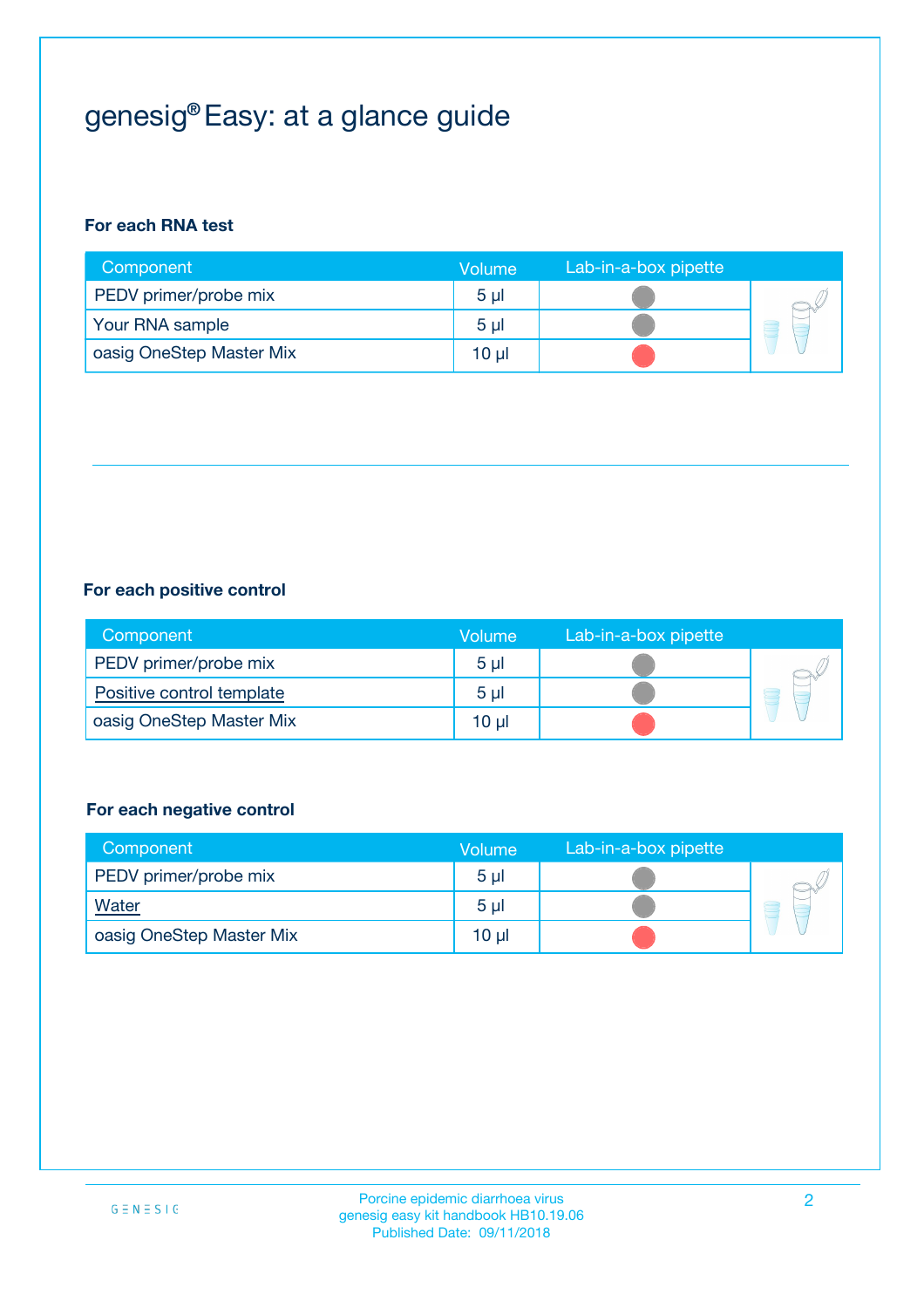### Kit Contents



### Reagents and equipment to be supplied by the user

#### **genesig® q16 instrument**

#### **genesig® Easy Extraction Kit**

This kit is designed to work well with all processes that yield high quality RNA and DNA but the genesig Easy extraction method is recommended for ease of use.

#### **genesig® Lab-In-A-Box**

The genesig Lab-In-A-Box contains all of the pipettes, tips and racks that you will need to use a genesig Easy kit. Alternatively if you already have these components and equipment these can be used instead.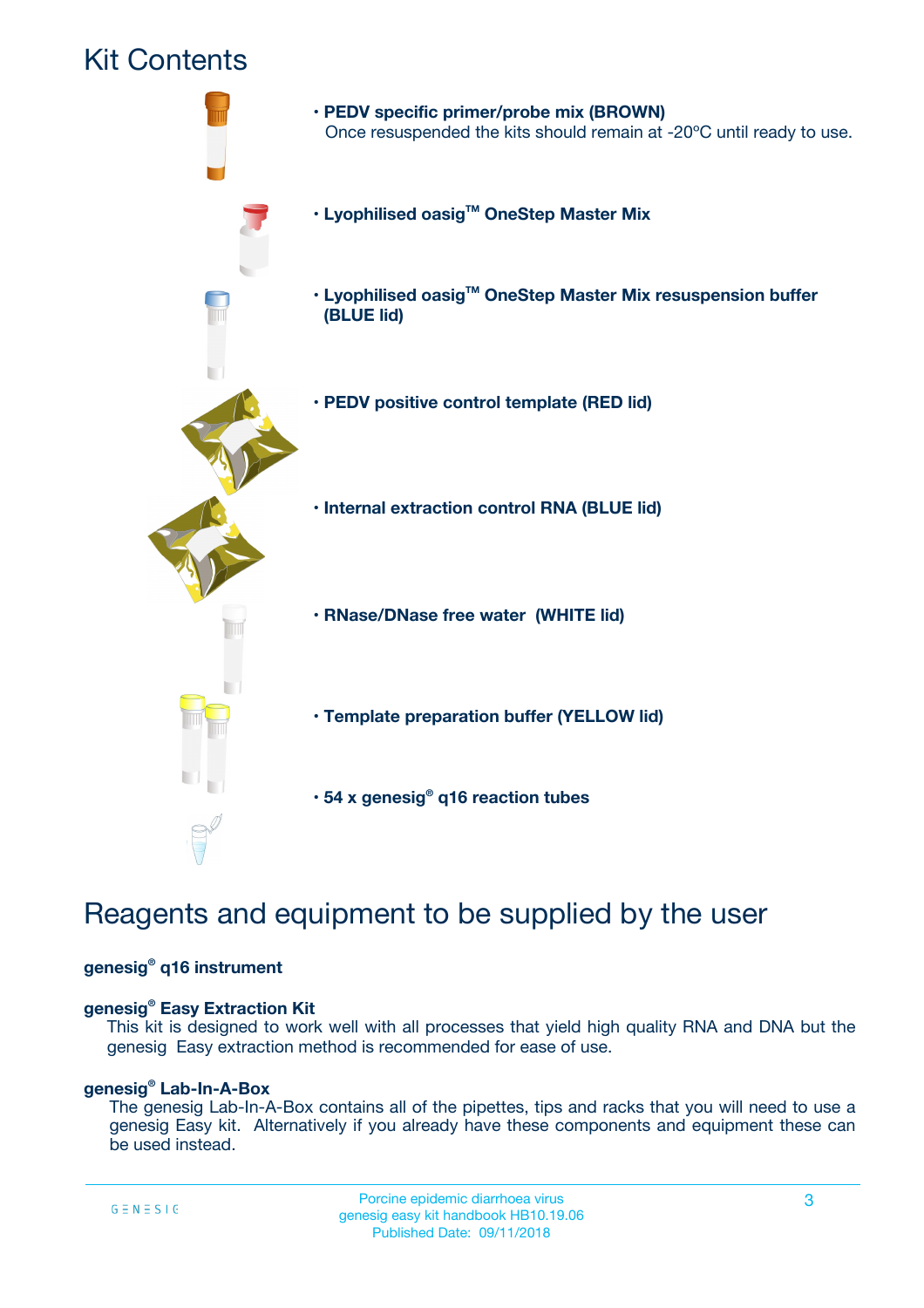## Step-by-step guide

### 1. Resuspend the test components



Use the blue pipette to transfer 500µ**l\*** of the oasig OneStep Master Mix resuspension buffer into the tube of lyophilised oasig OneStep Master Mix and mix well by gently swirling.

**\***Transfering 525µl of the oasig OneStep Master Mix resuspension buffer to your oasig OneStep Master Mix (instead of the 500µl recommended above) will enable you to take full advantage of the 50 reactions by accounting for volume losses during pipetting. In order to do so with the genesig Easy fixed volume pipettes use 1x blue, 2x red and 1x grey pipettes to make the total volume. Please be assured that this will not adversely affect the efficiency of the test.



Then use the blue pipette to transfer 500µl of water into the brown tube labelled PEDV primers/probe. Cap and shake tube to mix. A thorough shake is essential to ensure that all components are resuspended. **Failure to mix well can produce poor kit performance.**

These components are now ready to use.

Store them in the freezer from hereon.

#### Top tip

- Ensure that the primer/probe mix is mixed thoroughly before each use by shaking.
- Once resuspended do not expose genesig Easy kit to temperatures above -20°C for longer than 30 minutes at a time.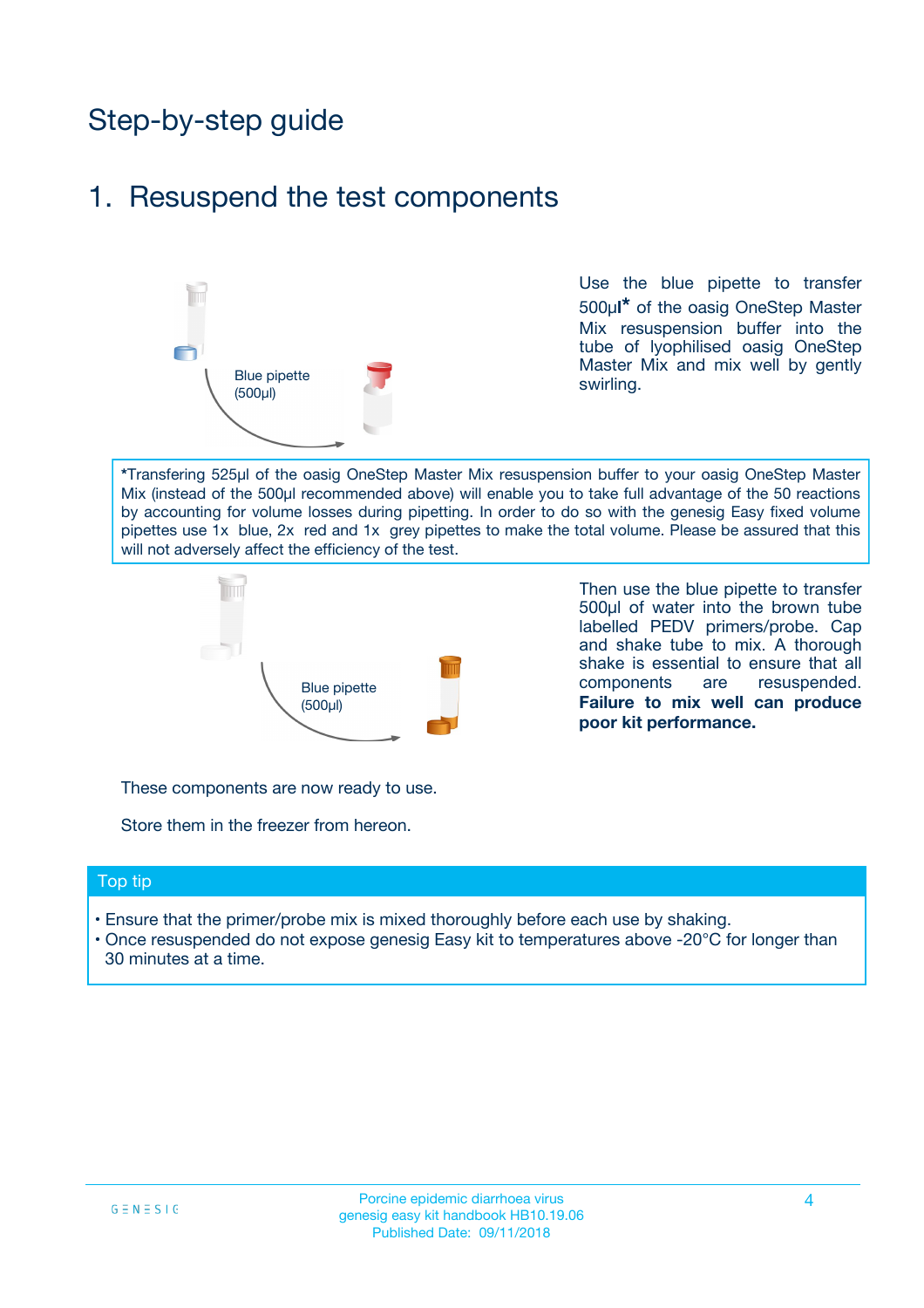## 2. Internal extraction control



Use the blue pipette to transfer 1000µl (2 x 500µl) of template preparation buffer into the Internal Extraction Control RNA tube. Cap and shake tube to mix.

Your kit contains Internal Extraction Control RNA. This is added to your biological sample at the beginning of the RNA extraction process. It is extracted along with the RNA from your target of interest. The q16 will detect the presence of this Internal Extraction Control RNA at the same time as your target. This is the ideal way to show that your RNA extraction process has been successful.

#### **If you are using an alternative extraction kit:**

Use the red pipette to transfer 10µl of Internal Extraction Control RNA to your sample **after** the lysis buffer has been added then follow the rest of the extraction protocol.

#### **If using samples that have already been extracted:**

Use the grey pipette to transfer 5µl of Internal Extraction Control RNA to your extracted sample.

### 3. Add primer/probe mix to all reaction tubes





For every reaction to be run, use the grey pipette to add 5µl of your PEDV primers/probe mix to every tube.

#### Top tip

- Always pipette the primer/probe mix directly into the bottom of the tube.
- You can label the tube lids to aid your reaction setup but avoid labelling tube sides.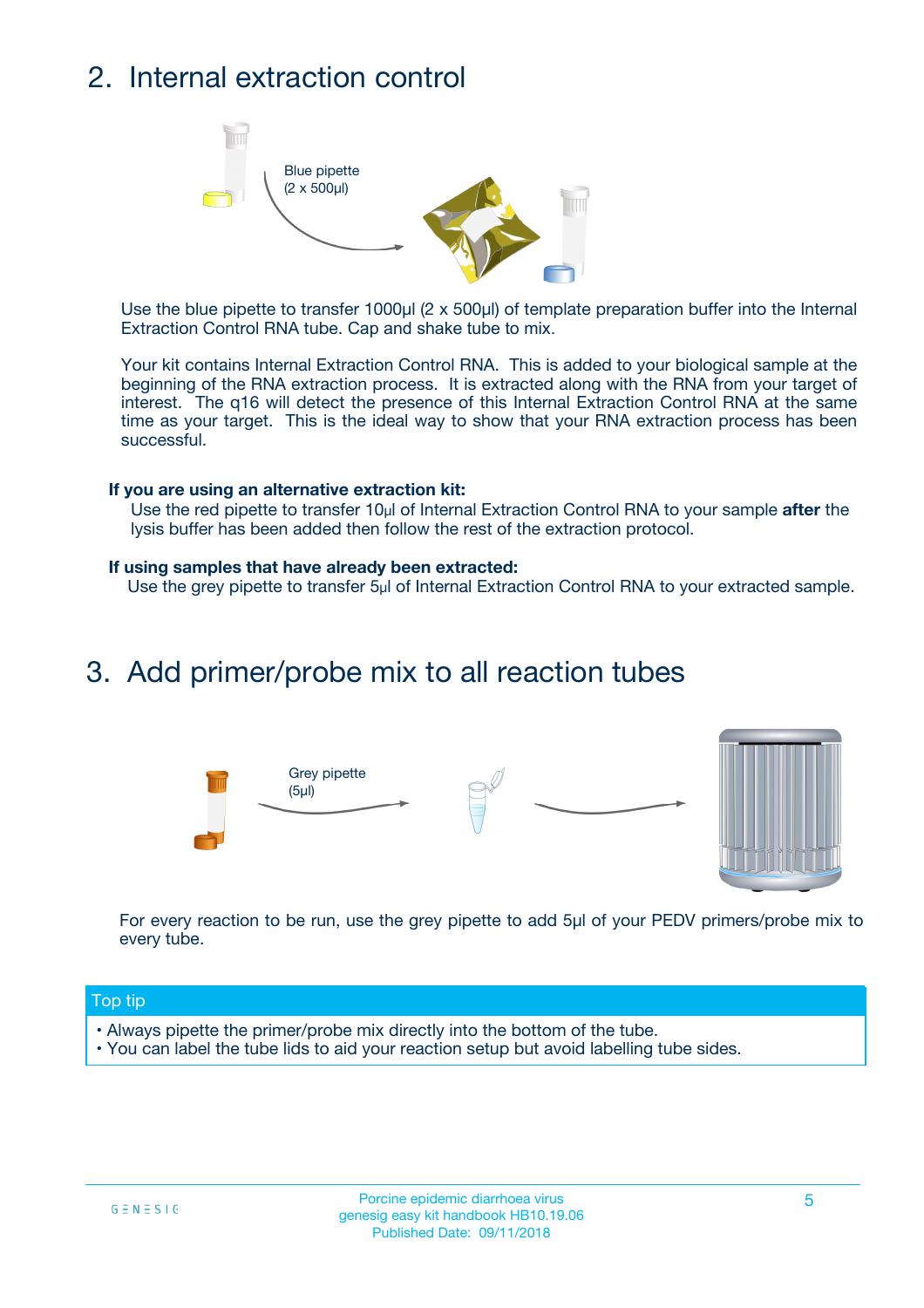## 4. Add Master Mix to all reaction tubes



For every reaction to be run, use the red pipette to add 10µl of the oasig OneStep Master Mix to the tubes containing primer/probe mix.

Move swiftly to begin your q16 run, as any delay after the oasig OneStep Master Mix has been added can effect the sensitivity of your test.

#### Top tip

**•** Always add the oasig OneStep Master Mix to the side of the tube to reduce the introduction of bubbles.

### 5. Negative control



For each test you will require a negative control. Instead of RNA water is used. This sample should typically prove negative thus proving that all of your positive samples really are positive.

To create a negative control reaction simply use the grey pipette to add 5µl of the water to the required reaction tubes. Close these tubes after adding the water.

Because some genesig kit targets are common in the environment you may occasionally see a "late" signal in the negative control. The q16 software will take this into account accordingly.

#### Top tip

**•** Always add the water to the side of the tube to reduce the introduction of bubbles.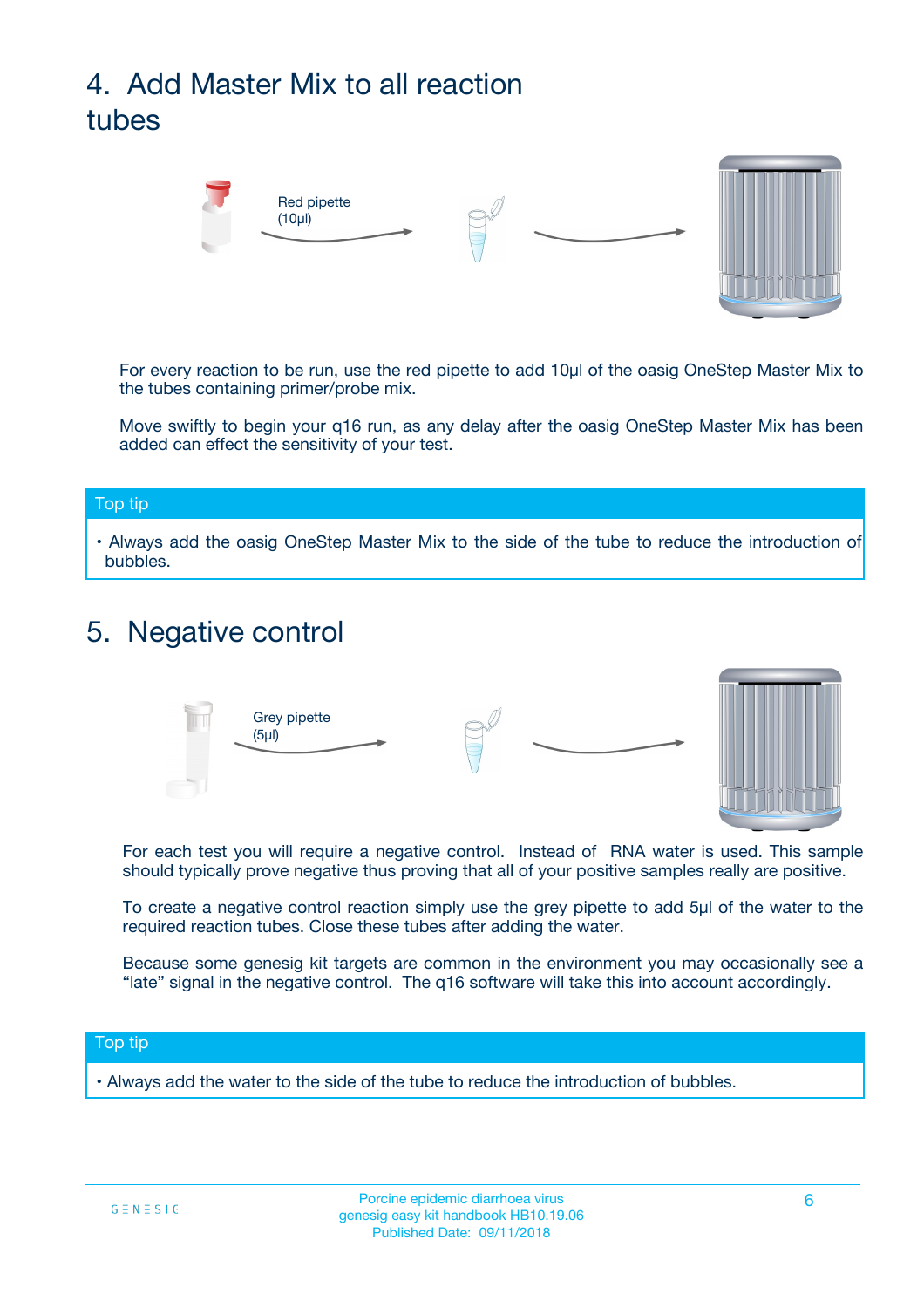### 6. Set up a test





For each sample you wish to analyse, use the grey pipette to add 5µl of your RNA sample to the required reaction tubes. Close these tubes after adding the sample. Always change pipette tips between samples.

#### Top tip

**•** Always add the RNA sample to the side of the tube to reduce the introduction of bubbles.

## 7. Positive control



Use the blue pipette to transfer 500µl of template preparation buffer into the positive control template tube. Cap and shake tube to mix.

Each time you run a test you will require a positive control. This is a small portion of RNA from your target of interest. It serves two purposes:

1. It will always test positive so it shows that everything is working as it should be.

2. The q16 software knows how much RNA is present in the positive control. So it can automatically compare your sample of interest with the positive control to calculate the amount of target RNA in your sample.

To create a positive control reaction simply use 5µl of the positive control instead of your RNA sample.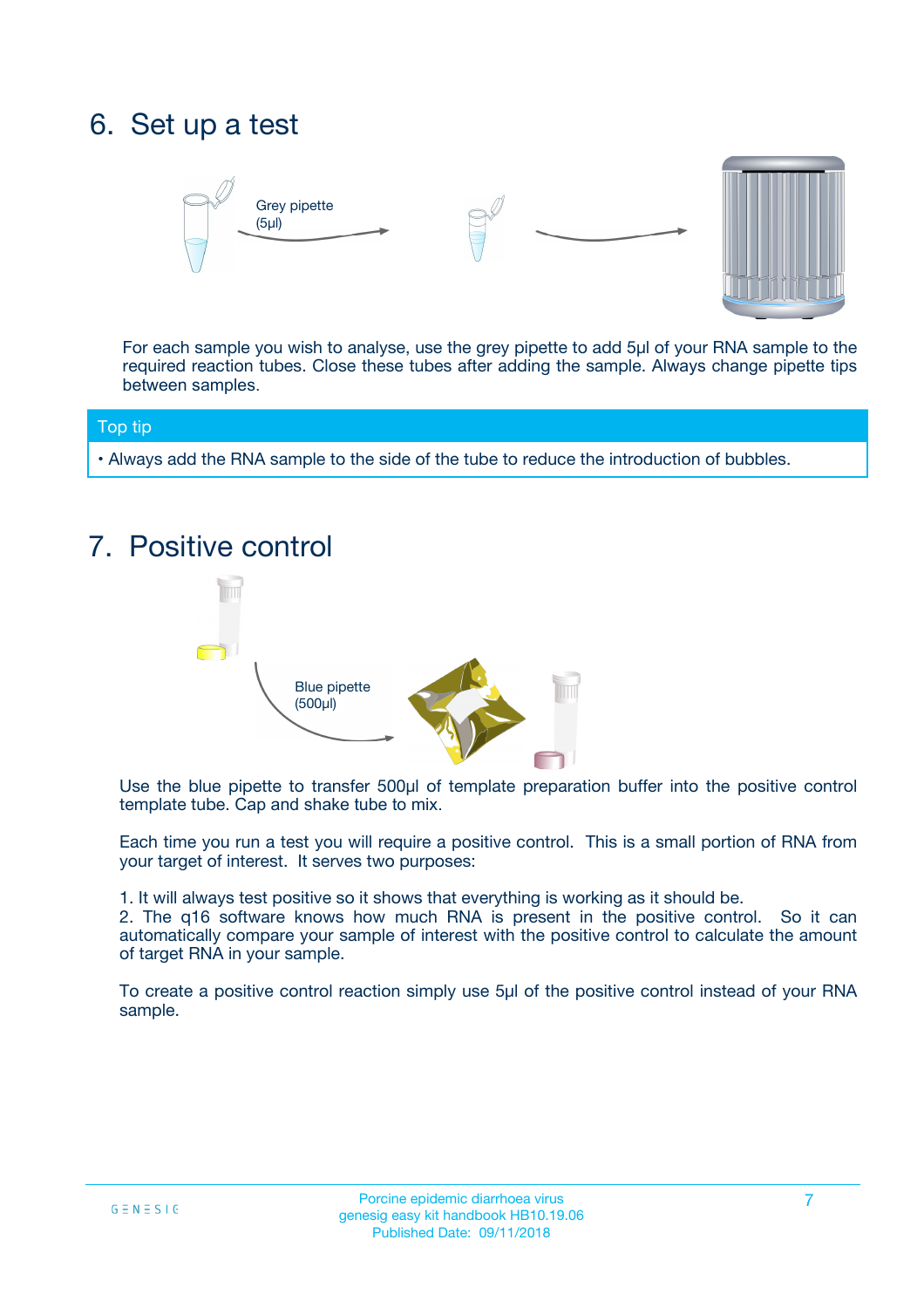



Take great care when setting up your positive control. The positive control template has the potential to give you a false positive signal in your other samples. Set positive controls up last after all other sample tubes are closed. Always change pipette tips between samples. You may even choose to set up positive controls in a separate room.

#### Top tip

**•** Always add the positive control template to the side of the tube to reduce the introduction of bubbles.

### 8. Running the test

Place the tubes into the correct positions in your q16 as defined by the software, this may include positioning of empty tubes to ensure that the q16 lid is balanced. The run can then be started.

|                      | genesig q16 PCR software - 1.2                                               |                                                | $= 0$<br>$\Sigma\!3$                                            |
|----------------------|------------------------------------------------------------------------------|------------------------------------------------|-----------------------------------------------------------------|
|                      | $\vert \cdot \vert$<br>Unsaved (New Experiment 2<br><b>Open Experiments:</b> | <b>E</b> Open<br>Save<br>Save As<br>$\Box$ New | <b>C</b> Close<br>$G \equiv N \equiv S \mid G$<br>Configuration |
| <b>Stages:</b>       | Setup<br><b>Results</b>                                                      |                                                |                                                                 |
| <b>Notes</b>         |                                                                              | <b>Samples</b>                                 | <b>Tests</b>                                                    |
|                      | <b>Name and Details</b>                                                      | Color<br>Note<br>Name                          | Name<br>Note<br>Color                                           |
|                      | New Experiment 2017-10-26 11:06                                              | على<br>Sample 1                                | $\ddot{\Phi}$<br>Test 1                                         |
|                      | Kit type: genesig® Easy Target Detection kit                                 | Sample 2                                       |                                                                 |
| Instrument Id.:      |                                                                              | Sample 3<br>$\equiv$                           | $\equiv$                                                        |
|                      | Run Completion Time:                                                         | Sample 4                                       |                                                                 |
| <b>Notes</b>         | $\blacktriangle$                                                             | Sample 5<br>♦                                  | 4                                                               |
|                      | $\overline{\mathbf{v}}$                                                      | ÷                                              | ⊕                                                               |
| <b>Well Contents</b> |                                                                              |                                                | Run                                                             |
| Pos.                 | Test                                                                         | Sample                                         | <b>Run Status</b>                                               |
| $\blacktriangleleft$ | Test 1                                                                       | $\blacktriangle$<br>Negative Control           |                                                                 |
| $\overline{2}$       | Test 1                                                                       | <b>Positive Control</b>                        |                                                                 |
| 3                    | Test 1                                                                       | Sample 1                                       | Show full log                                                   |
| $\overline{4}$       | Test 1                                                                       | Sample 2                                       |                                                                 |
| 5                    | Test 1                                                                       | Sample 3                                       | <b>Run Control</b>                                              |
| 6                    | Test 1                                                                       | Sample 4                                       |                                                                 |
| $\overline{7}$       | Test 1                                                                       | Sample 5                                       |                                                                 |
| 8                    |                                                                              |                                                | $\triangleright$ Start Run<br>Abort Run                         |
|                      | <b>INN FURTY TURE TO BUILDING UP.</b>                                        | $\pmb{\triangledown}$                          |                                                                 |

#### Top tip

- Before loading tubes into the q16, check for bubbles! Flick the bottom of the tubes to remove any bubbles that may have formed during the test setup.
- Apply centrifugal force with a sharp wrist action to ensure all solution is at the bottom of the reaction tube.
- When repeating a test you can use a previous file as a template by clicking 'open' then selecting File name > Files of Type > Experiment file as template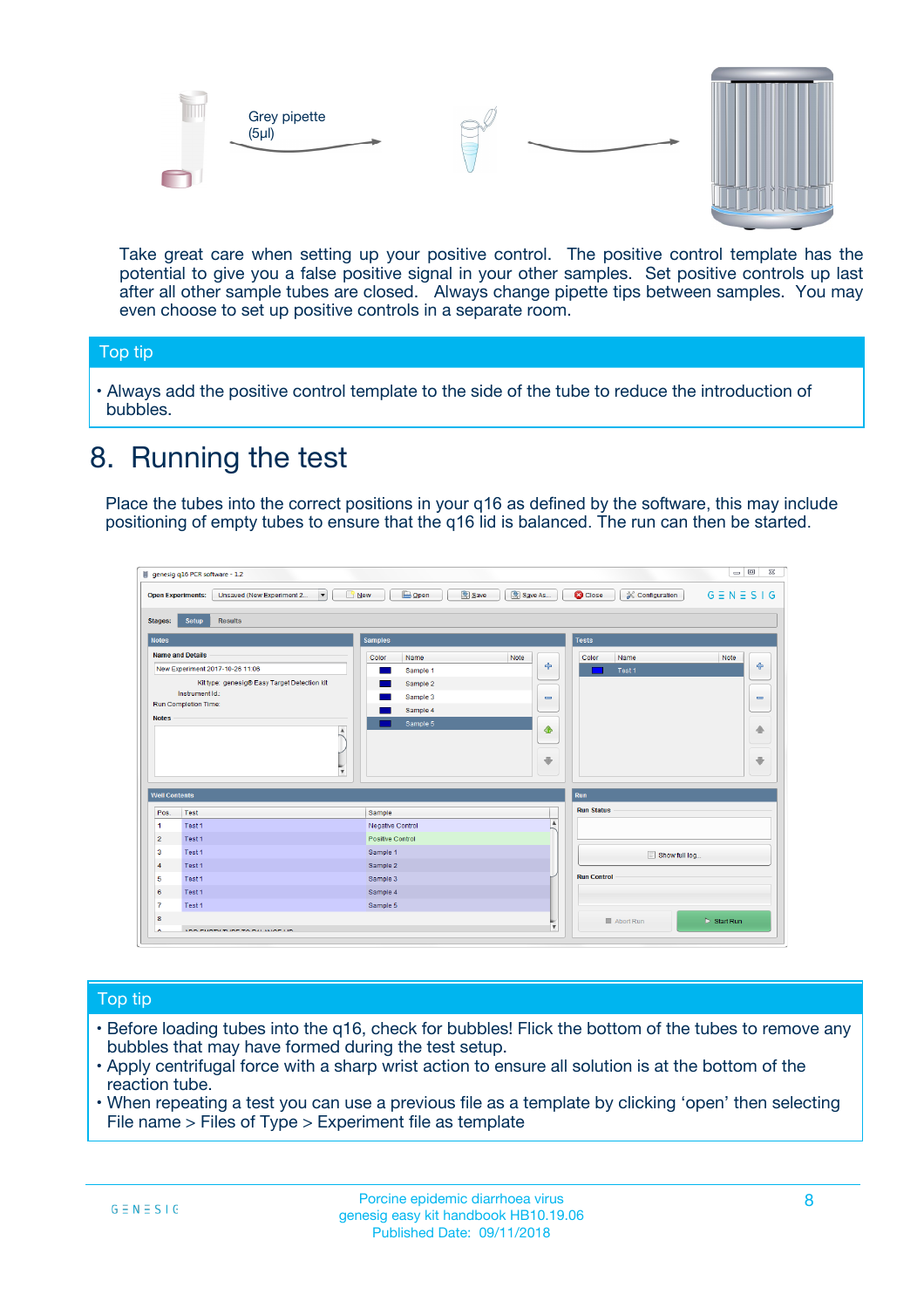### What do my results mean?

Analysis of your data is carried out automatically by the genesig q16. The following information is designed to help you fully understand a result or to troubleshoot:

### "Positive"

#### **Explanation**

Your sample has produced a positive result. Your target of interest is present and you can use the reported quantity.

### "Negative"

#### **Explanation**

Your sample has produced a negative result. The target is not present in your sample.

### "Test contaminated"

#### **Explanation**

The Negative Control should be completely free of any DNA/RNA. If you see this error message it means that at some point during the setup, the Negative Control has been contaminated with DNA/RNA and has given a positive signal. This contamination has invalidated the test. The Positive Control and your test samples are both possible sources of contaminating DNA/RNA. The genesig q16 reaction tubes from previous runs will also contain very high amounts of DNA so it is important that these are carefully disposed of after the run is completed and NEVER OPENED. It may be the case that your kits have become contaminated which will lead to the same problem occurring repeatedly.

#### **Solutions**

1. Clean your working area using a commercial DNA remover solution to ensure the area is DNA free at the start of your run and re-run the test.

2. If the problem persists then the kit has become contaminated and it will have to be discarded and replaced with a new kit. When you open the new kit, run a simple test to show that changing the kit has solved the problem. Prepare a test which includes only the Positive Control, the Negative Control and one 'mock sample'. For the 'mock sample' add water instead of any sample RNA. The result for the Negative Control and the mock sample should be negative indicating that contamination is no longer present.

#### **Preventive action**

An ideal lab set-up has a 'Clean area' where the test reagents are prepared and a 'sample area' where DNA/RNA samples and the Positive Control template are handled. The best workflow involves setting up all the test components (excluding the positive control template) in the clean area and then moving the tests to the sample area for sample and Positive Control addition. If this method is followed then the kit components are always kept away from possible sources of contamination. For extra security the Negative Control can be completely prepared and sealed in the clean area. All work areas should be decontaminated regularly with DNA remover.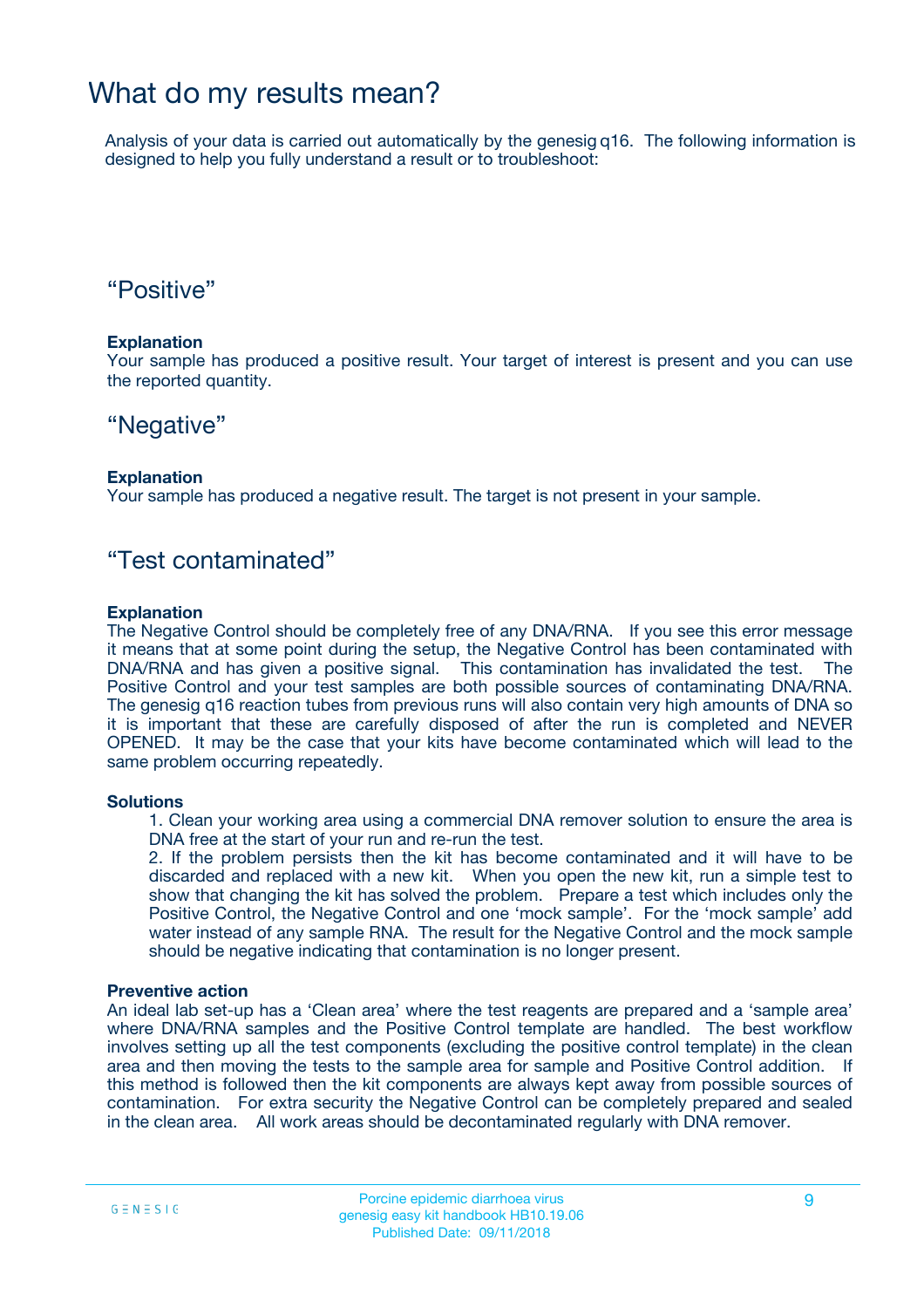### "Sample preparation failed"

#### **Explanation**

The test has failed because the quality of the sample was not high enough. The Internal Extraction Control component identifies whether the sample has been prepared correctly and is of suitable quality. This error message means that this quality control test has failed and the sample quality is not high enough for analysis.

#### **Solutions**

1. Check the sample preparation protocol for any user errors then repeat.

2. Poor quality samples can result from overloading the sample preparation protocol with too much starting material. Try reducing the amount of starting material then repeat.

3. Failing to add the Internal Extraction Control RNA to your sample during the sample preparation protocol can also lead to a reported result of "sample preparation failed". Ensure that this step has not been overlooked or forgotten. If your samples are derived from an archive store or from a process separate from your genesig Easy extraction kit; you must add 5µl of Internal Extraction Control RNA into each 0.5ml of your sample to make it suitable for use on the q16.

### "Positive result, poor quality sample"

#### **Explanation**

The test is positive so if you are only interested in obtaining a 'present or absent' answer for your sample then your result is reliable. However, the test contains an Internal Extraction Control component that identifies if the sample is of high quality. This quality control test has failed and the sample is not therefore of high enough quality to accurately calculate the exact copy number of RNA present. If you require quantitative information for your sample then proceed with the solutions below.

#### **Solutions**

1. For appropriate solutions, read the "Sample preparation failed" section of this handbook.

### "Test failed"

#### **Explanation**

The test has failed because the Positive Control has not worked. The Positive Control is present to show that all aspects of the test are working correctly together. When this control test fails, the test as a whole is invalidated. This finding indicates that a problem has occurred in the reaction set-up part of the experiment and has nothing to do with sample preparation.

#### **Solutions**

- 1. Check the entire workflow and test set-up to look for any user errors, then repeat the test e.g. have the right colour pipettes and solutions been used with the correct tubes?
- 2. Ensure the positive and negative controls are inserted into the correct wells of your q16.

3. A component of the test may have 'gone off' due to handing errors, incorrect storage or exceeding the shelf life. When you open a new kit, run a simple test to show that changing the kit has solved the problem. Prepare a test which includes only the Positive Control, the Negative Control and one 'mock sample'. For the 'mock sample' add internal control template instead of any sample RNA. If the Positive Control works, the mock sample will now be called as a negative result.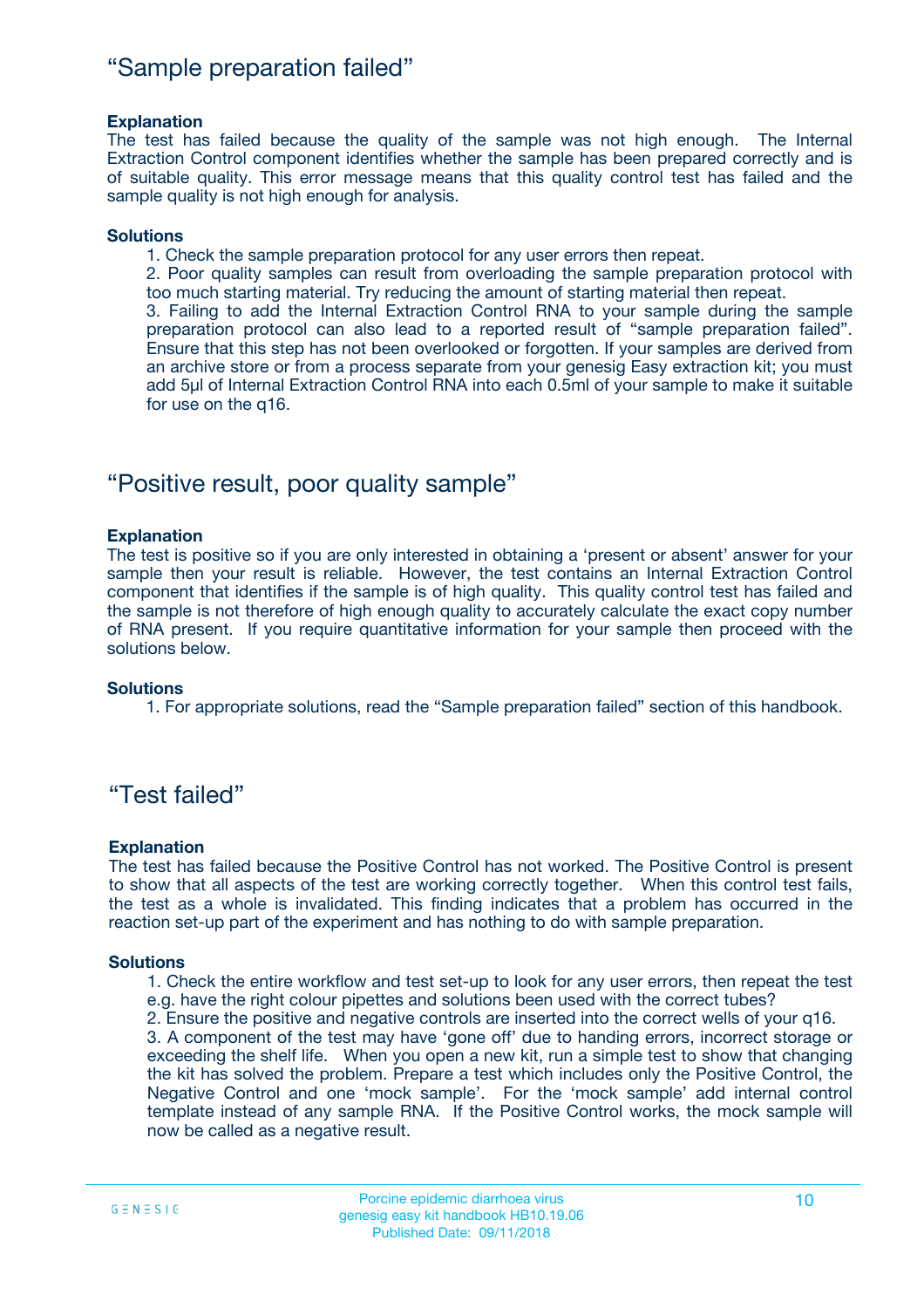### "Test failed and is contaminated"

#### **Explanation**

The Positive Control is indicating test failure, and the Negative Control is indicating test contamination. Please read the "Test Failed" and "Test contamination" sections of this technical support handbook for a further explanation.

#### **Solution**

1. For appropriate solutions, read both the "Test failed" and "Test contaminated" sections of this handbook.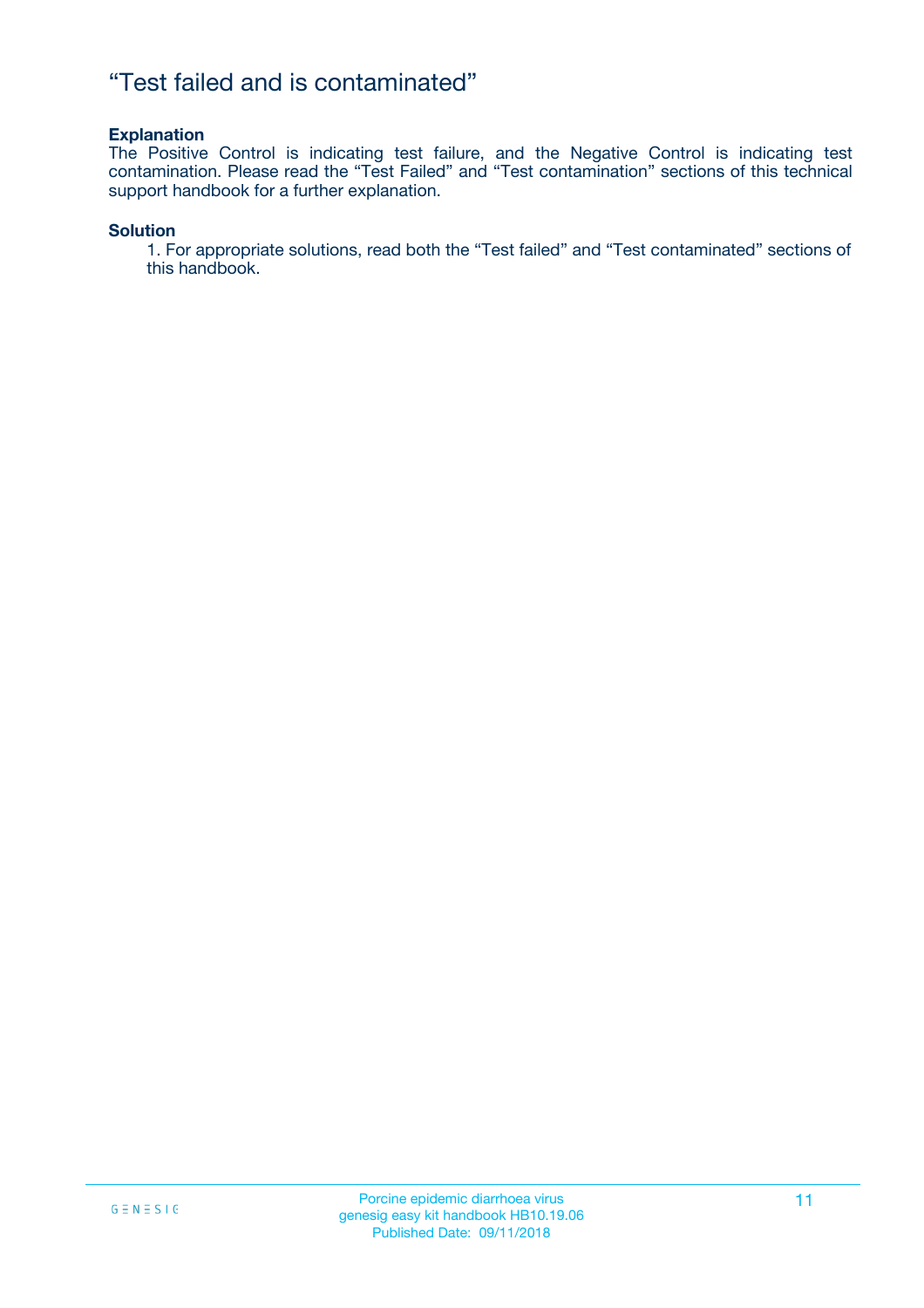## Porcine epidemic diarrhoea virus

Porcine epidemic diarrhea virus (PED virus or PEDV) is a coronavirus that infects the cells lining the small intestine of a pig, causing porcine epidemic diarrhoea, a condition of severe diarrhea and dehydration.

Older animals mostly get sick and lose weight after being infected, whereas newborn piglets usually die within five days of contracting the virus. PEDV cannot be transmitted to humans, nor contaminate the human food supply.

First discovered in Europe, PEDV has become increasingly problematic in Asian countries. It has also spread to North America: it was discovered in the United States on May 5, 2013 and in Canada in the winter of 2014.

PEDV has a substantial economic burden given that it is highly infectious, resulting in significant morbidity and mortality in piglets

The sequence of the entire genome (of strain CV777) is 28,033 nucleotides in length, excluding the poly A-tail. Analysis of the nucleotide sequences revealed a small open reading frame (ORF) located near the 5′ end (no 99–137), and two large, slightly overlapping ORFs, ORF1a (nt 297–12650) and ORF1b (nt 12605–20641). The ORF1a and ORF1b sequences overlapped at a potential ribosomal frame shift site.

Comparative amino acid sequence alignments revealed that PEDV is most closely related to human coronavirus (HCoV)-229E and transmissible gastroenteritis virus (TGEV) and less related to murine hepatitis virus (MHV) and infectious bronchitis virus (IBV).

Porcine epidemic diarrhoea is the illness caused by PEDV. The virus damages the villi in the gut thus reducing the absorptive surface, with loss of fluid and dehydration. After introduction of the virus into a susceptible breeding herd, a strong immunity develops over two to three weeks. The colostral immunity then protects the piglets.

Acute outbreaks of diarrhoea occur when the virus is first introduced into a susceptible population. In such cases all sows may be affected, showing a mild to very watery diarrhoea. The incubation period is approximately 2 days and diarrhoea lasts for 7 to 14 days. In sucking pigs the disease can be mild or severe with mortalities up to 40%.

This is based on the history, clinical signs and examination of faeces samples for evidence of porcine epidemic diarrhoea virus by ELISA tests, Real-Time PCR or electron microscopy. Real-Time PCR is the fastest and most accurate method of testing. Post-mortem examination of dead pigs and laboratory tests on the small intestine may be necessary to confirm the diagnosis.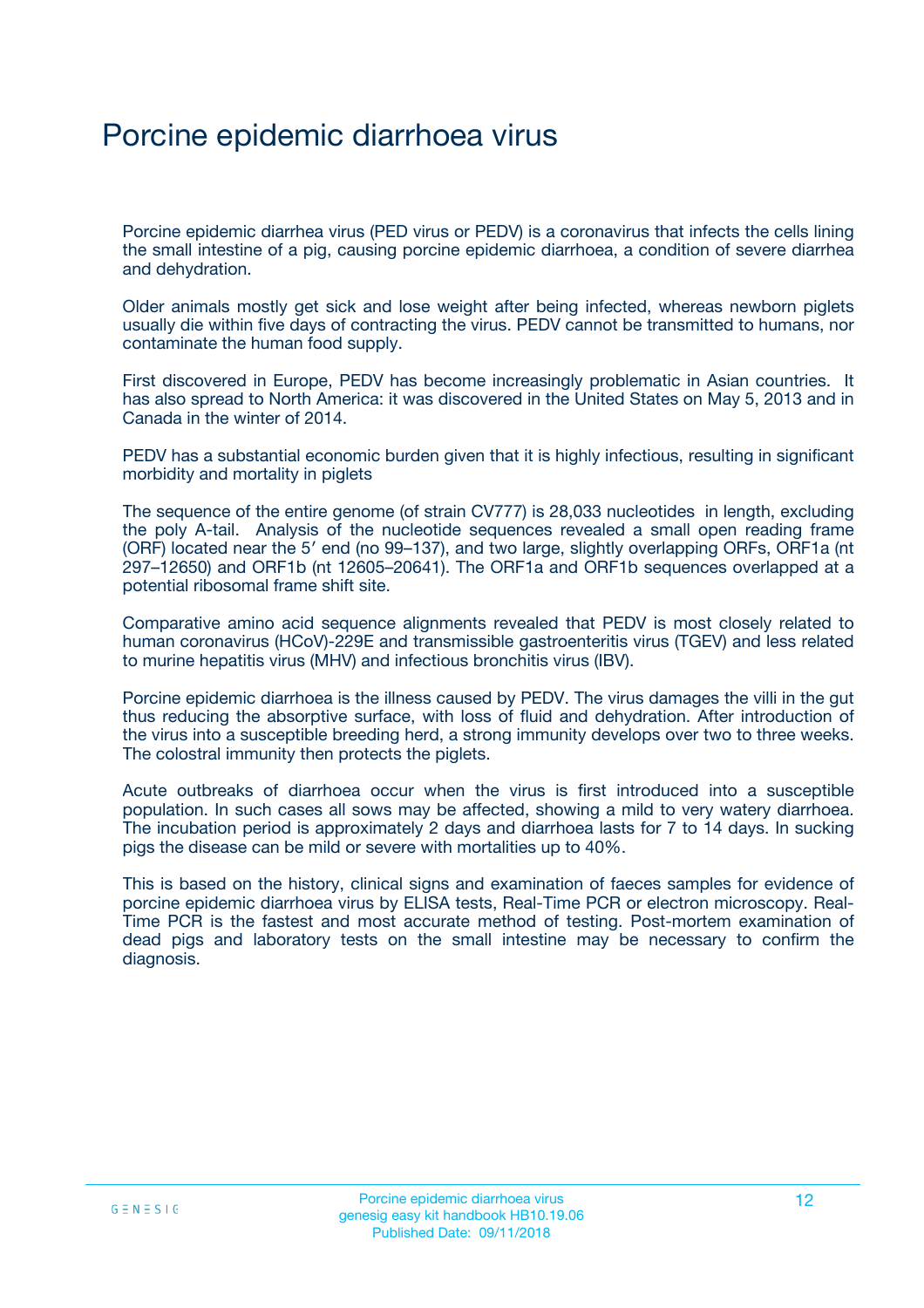## **Specificity**

The Primerdesign genesig Kit for Porcine epidemic diarrhoea virus (PEDV) genomes is designed for the in vitro quantification of PEDV genomes. The kit is designed to have a broad detection profile. Specifically, the primers represent 100% homology with over 95% of the NCBI database reference sequences available at the time of design.

The dynamics of genetic variation means that new sequence information may become available after the initial design. Primerdesign periodically reviews the detection profiles of our kits and when required releases new versions.

If you require further information, or have a specific question about the detection profile of this kit then please send an e.mail to enquiry@primerdesign.co.uk and our bioinformatics team will answer your question.